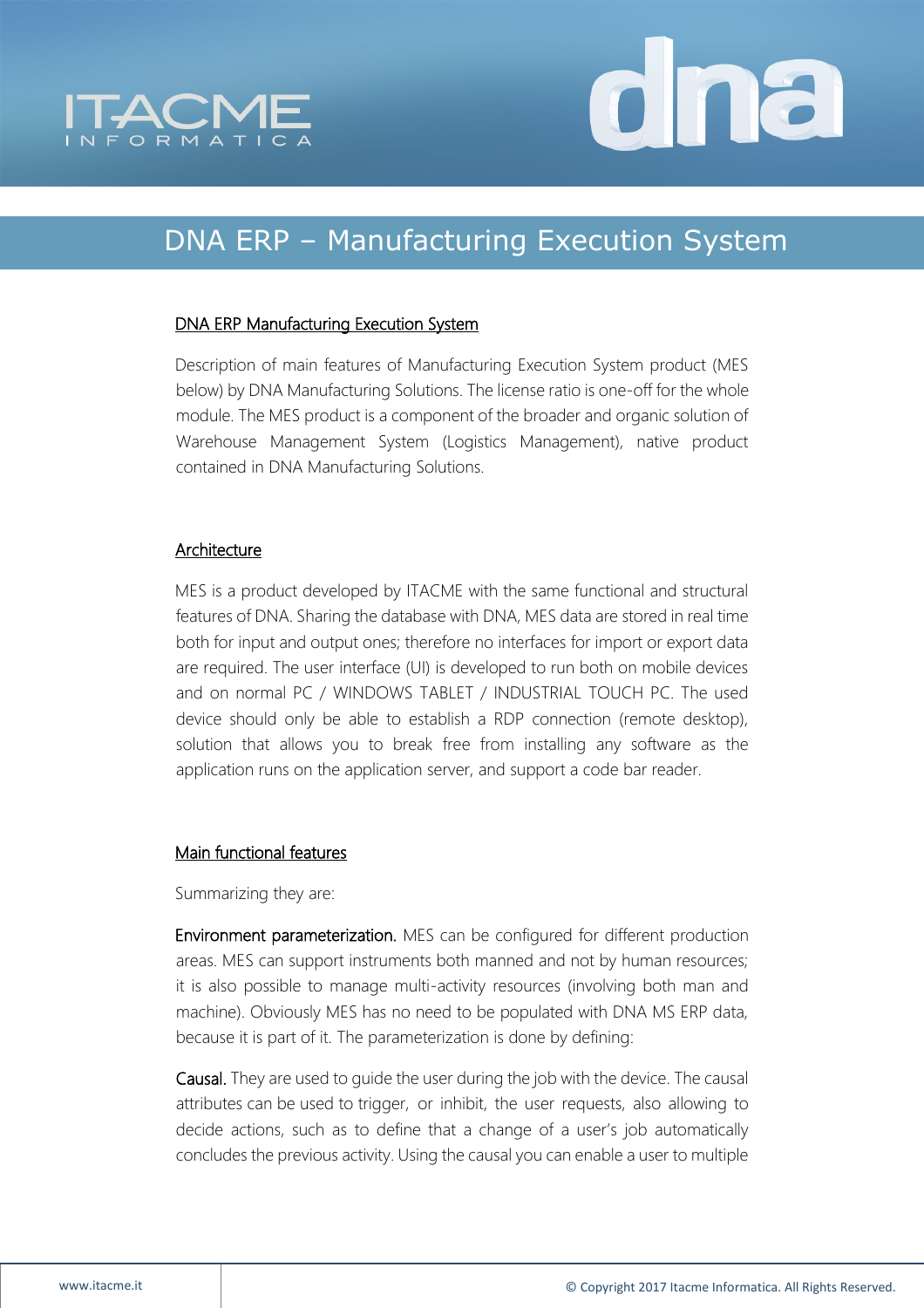



tasks of different resources or a resource can perform multiple tasks simultaneously. The causal can be set to suspend activities.

Causal inhibition. The causals upon described must be enabled to MES users, in order to restrict or not their activities.

Unproductive orders. It is possible to define, linking them to different levels of the production hierarchy (department or work center), special unproductive orders feeded by direct activities. Unproductive orders can be linked to suspension causal, too.

Unproductive orders for time rounding. These are unproductive orders used by MES during time rounding operations, comparing user's working time with direct or unproductive activities.

Man and machine resources. The users table can be used to define and parameterize the users recognized by MES. The resources table can be used to define and parameterize resources for plants and company departments recognized by MES.

Production picking management (optional). Taking data from production orders issued on DNA, MES creates picking lists; these lists can be dispatched to mobiles devices or automatic warehouses according to parameters associated with the item. The picking confirmations come from pickers jobs or automatic warehouses results. It is possible that a picking list refers to a single manufacturing operation as well as to several operations even of different orders. The picking confirmation is made by filling the loading units.

Timekeeping of users and resources. Direct timekeeping can be done on two different paths:

Not human resource. For these resources the timekeeping can be performed without the user's supervision. The timekeeping occurs based on events recorded and charged directly to the not human resource, that is simply based on the bar code reading with the associated operation. MES can accept the coexistence of multiple resources simultaneously active on the same production operation. The time calculation criteria can be parameterized. MES manages the "machine status", which means is possible to put the resource on standby, this way is possible automatically assigning the suspension time to a indirect manufactory order, even without explicit statements; the machine status can affect the human resources timekeeping.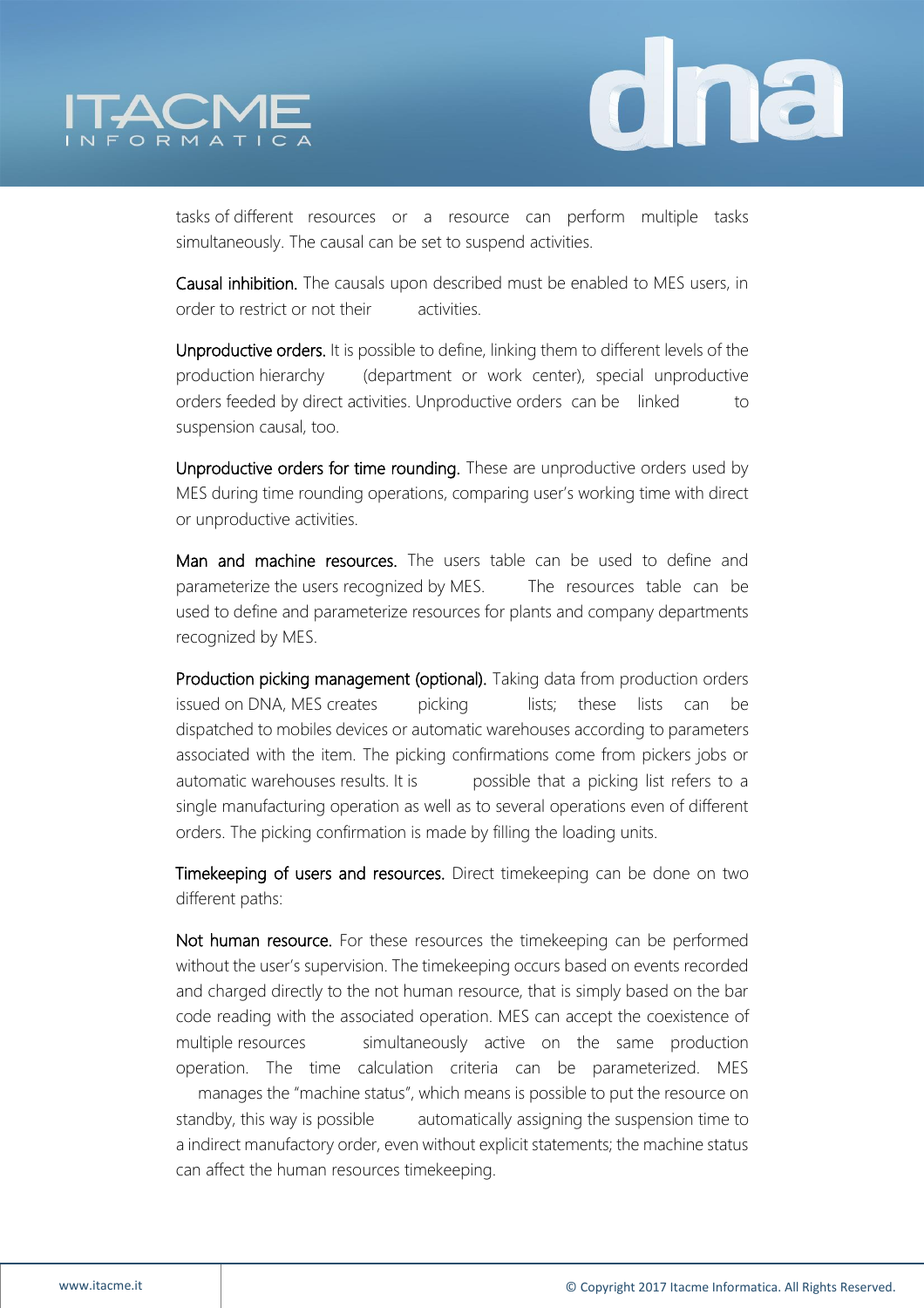



Human resource. For these resources the timekeeping is done regardless the company entrance detection. The user has only to read a barcode that identifies the resource which he is working for. If the user works with a new resource has just to decide if the second one replaces the first or if they are both active at the same time. The system automatically knows how to split time between the resources.

Summarizing, each resource can:

• Link to a machine resource at any time; in this case the charge of user's time is affected by the machine status, and then the human resource is automatically associated with the activity or operation that the plant is processing.

• Link to a machine resource which is in standby; the user's time goes to a indirect manufactory order.

• Link directly to an indirect activity.

• For the human resources that are not directly involved in production activities (supervisors) there is a special mode to obtain the time spent in direct or indirect activities.

Sequencer. By using the picking lists of components you can query, through a device, the production orders for which the material is available. However it is always possible starting orders activities regardless of the lists prepared.

Machine status. The application lets you know the machine status (setup, work, standby), the production orders on work and the workers linked to the machines.

Gantt. All activities of man and machine resources can be represented by a GANTT graphic. The representation of the data carried out with the GANTT instrument makes it very simple and intuitive understanding all involved activities and resources and any issue like overlapping and missing activities.

Correction of time workers and resources. The correction are carried out separately for the two types of resource. This means, for example, that if a user statement is wrong or missing, you just need to insert/change the user statement without doing any other statements on the machine resource. The same step to change machine statements. These corrections are also possible after bookings consolidation in DNA (see "Consolidation").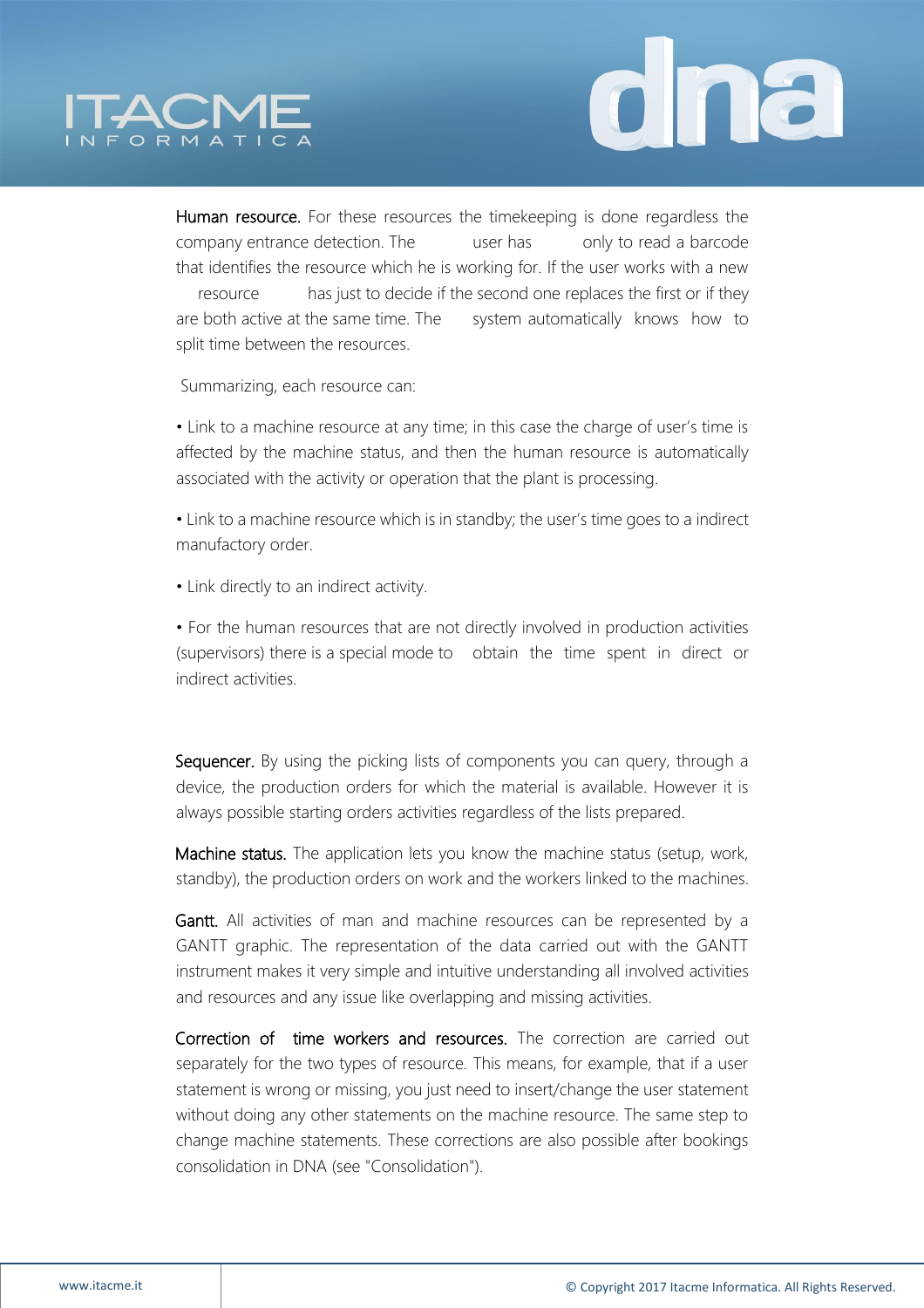



Bookings consolidation. It is possible importing data from a time attendance tracking system, through an automatic driver, scheduling the frequency of this job. It is available a procedure to perform the check between the human resources timekeeping of MES and the time imported from external procedure, with discrepancies reporting. After this the consolidation performs the advancement bookings in DNA. Any following changes to MES data will lead to a similar action in DNA.

Presence detection. The procedure includes the following functions:

Entry/exit detection. The system automatically recognize if the user is entering or exiting, according to the previous detection. A parameter can be set to arrange an automatic rounding up to 5,10,15 minutes, depending on whether it is input or output.

Entry/exit detection check. The system adjust the detections according to vacation, leave, sickness etc… So if the user is on vacation the system cannot receipt entry/exit detections until its holiday period ends.

Guest attendance management. This management allows dynamic registration of visitors, tracking in a specific table all describing data of the visitor (name, company name, visitor type [customer, supplier, other]). The validity of detection is based according to the scheduled time of stay and the system automatically detects if the visitor is enabled to enter/exit. The detection procedure is the same for all the circumstances: simply reading the assigned visitor code with a barcode reader or a company badge. All entry/exit detections create an appropriate message and they can be enabled on dedicated devices or devices used for advancement procedures, too. The entry/exit detection can activate the job of the machine manned by user (entry) or stop the machine manned by user (exit).

Production deposit management. It can be done in two different way:

Deposits entered without using the loading units. In this mode each user, enabled to deposit function, can make compliant and non- compliant statements, in the latter case using specific causals. The deposit declaration may be identified as "Certified" or "To be Certified" depending on the causal used; certified statements are immediately booked in DNA, the others can be certified in a specific window. The advancements bookings are made by a special batch procedure which can be scheduled. It is always possible handling changes to correct any mistake made. The deposit causals can also be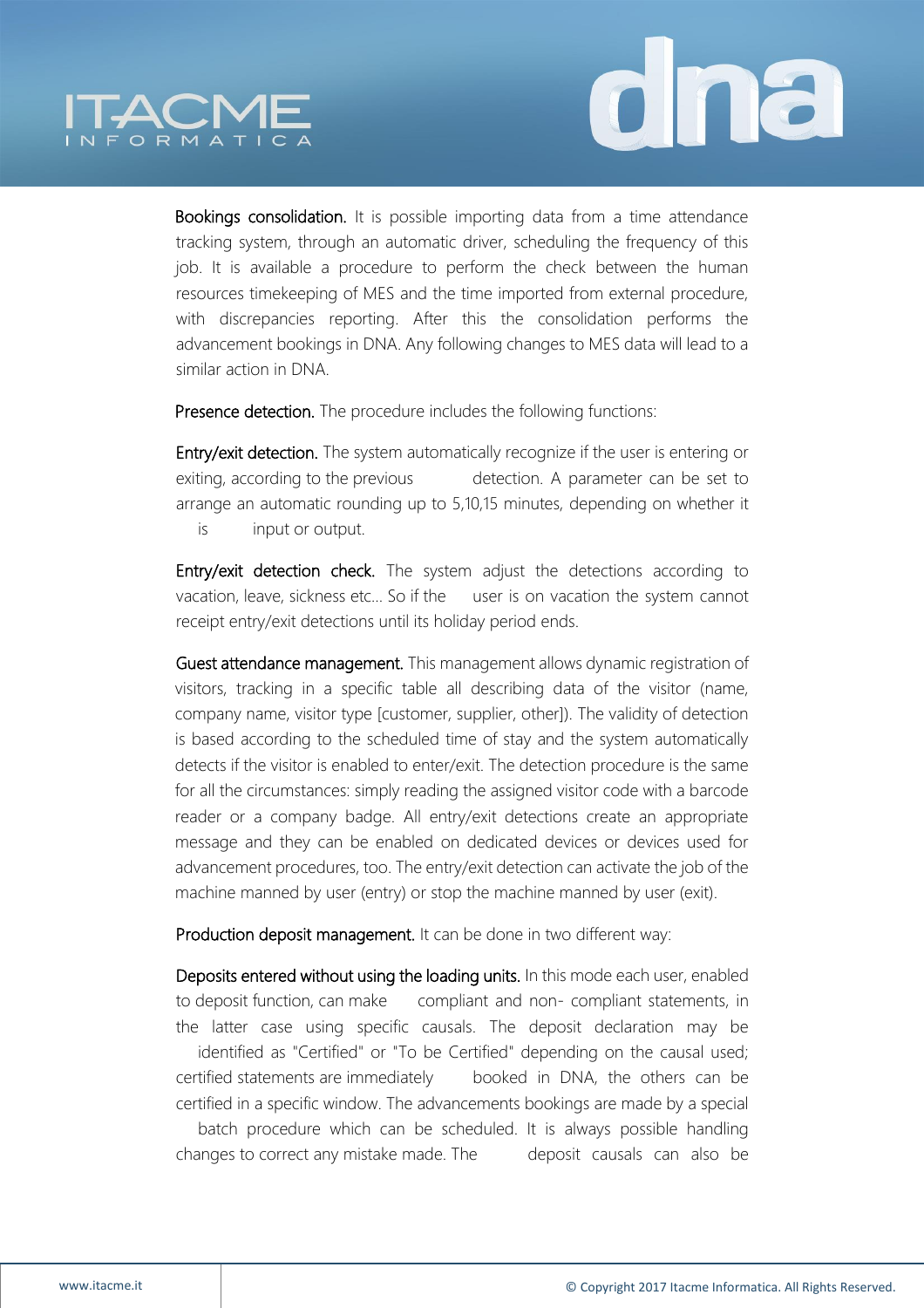



parameterized to handle decrementing adjustments of deposits and forced closure of the order.

Deposits entered by using the loading units. In this mode each user, enabled to deposit function, can perform production deposit bookings, regardless timekeeping tracking activities, typically handled by mobile devices. It is possible setting the product with deposit in real and virtual loading units, for those who do not want to run the loading units immediately. The described function performs automatic bookings. The features allow you to:

> Fill the deposit loading units. The user opens a deposit list after the production order release and can fill the deposit loading units. During this activity you can define non-compliance deposits in a specific loading unit.

> Close the deposit loading units. Upon completion of the loading unit or the deposit list, the user can release and put it in a special transit area. If this is an activation area of a loading list in an automatic warehouse, the list is created by MES.

> Declare consumption. On the basis of parameters associated with the list of payment and the material it is possible to predetermine the recording mode of consumption of components:

> At the beginning of the order. When you enable for the first time the deposit list, all components prepared in the picking phase are counted as consumption of the order.

Backflush. Consumption is counted proportionally to deposit declaration.

> At the end of order. The consumption is booked with a specific transaction when the order is completed. It is possible counting different consumption compared to the quantity prepared during the picking.

> From the edge line. The edge line components declared do not belong to picking phase and are consumed with backflush method proportionally to deposit declaration.

> Serial number management. If the finished or semi-finished products are managed by serial number, all components must be traced with